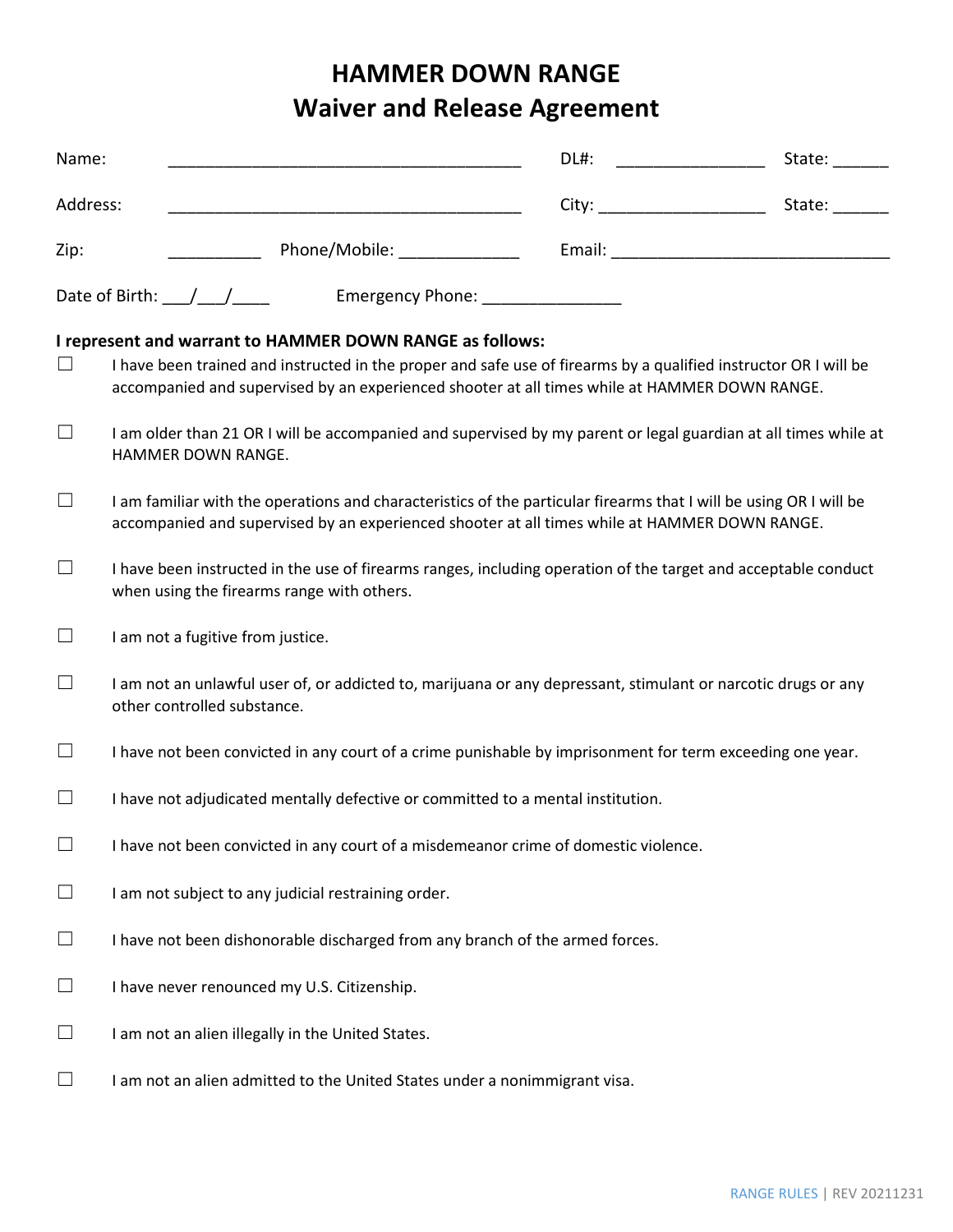By signing this Waiver and Release, I agree to follow all instructions and commands given by the employees and management of its corporation aka HAMMER DOWN RANGE related to the safe use of the shooting range. I certify that I have read, understand, and will follow the rules of the HAMMER DOWN RANGE. I acknowledge that HAMMER DOWN RANGE may, in its sole discretion, terminate the membership of any person who violates these rules or otherwise handles a firearm in an unsafe or careless manner. I understand and agree that there are dangers and risks involved whenever firearms are used, and that the use of firearms may expose me to the risk of injury or death even when precautions are taken. I understand and agree that HAMMER DOWN RANGE is unable to protect me from the actions of third parties and has no duty to do so.

Therefore, in consideration of the use of the facilities at HAMMER DOWN RANGE, I, for myself, my heirs, next of kin, executors and administrators, hereby agree to release, acquit, forever discharge and hold harmless HAMMER DOWN RANGE, and all of its past, present and future officers, directors, shareholders, attorneys, agents, principals, servants, representatives, employees, predecessors, successors, parent companies, subsidiaries, affiliates, and assignees, from any and all claims and demands of whatever nature, actions and causes of action, damages, expenses, attorneys' fees, and costs of any nature whatsoever, including, but not limited to any and all claims, known or unknown, for compensatory and/or punitive damages of whatever kind or nature, arising out of my use of the HAMMER DOWN RANGE, regardless of whether such claims arise following the execution of this Waiver and Release.

By signing this Waiver and Release, it is my intent to indemnify HAMMER DOWN RANGE and hold it, its officers, shareholders, employees, and insurers harmless, from any claim, cause of action, expenses, costs, charges, taxes, penalties, damages, liabilities, and attorney fees, arising, in whole or in part, out of my intentional or negligent acts or omissions relating in any way to my use of the HAMMER DOWN RANGE.

By signing this Waiver and Release, it is my intent to personally assume all risks of personal injury of any kind, death, or property damage arising out of my use of the firearms range and other facilities of HAMMER DOWN RANGE.

I acknowledge that I have signed this Waiver voluntarily and of my own free act. If any part of this waiver is held unenforceable, such part shall be stricken and the remainder of this waiver shall be enforceable. This Waiver shall be construed broadly according to the laws of the State.

Signature Date Date

### **ENDORSEMENT FOR SUPERVISION OF A MINOR**

In addition to the representations, warranties, acknowledgements, waivers and releases above, I further represent that I am the parent or legal guardian of the state of the state of the state of the vears of age. I agree that I will closely supervise the minor(s) identified above at all times they are on the premises of and represent that I am qualified to do so. I will ensure that the minors fully comply with the rules of the HAMMER DOWN RANGE. I acknowledge and agree that I will be responsible for any and all acts and omissions of the minors while on the premises of HAMMER DOWN RANGE.

Signature **Date**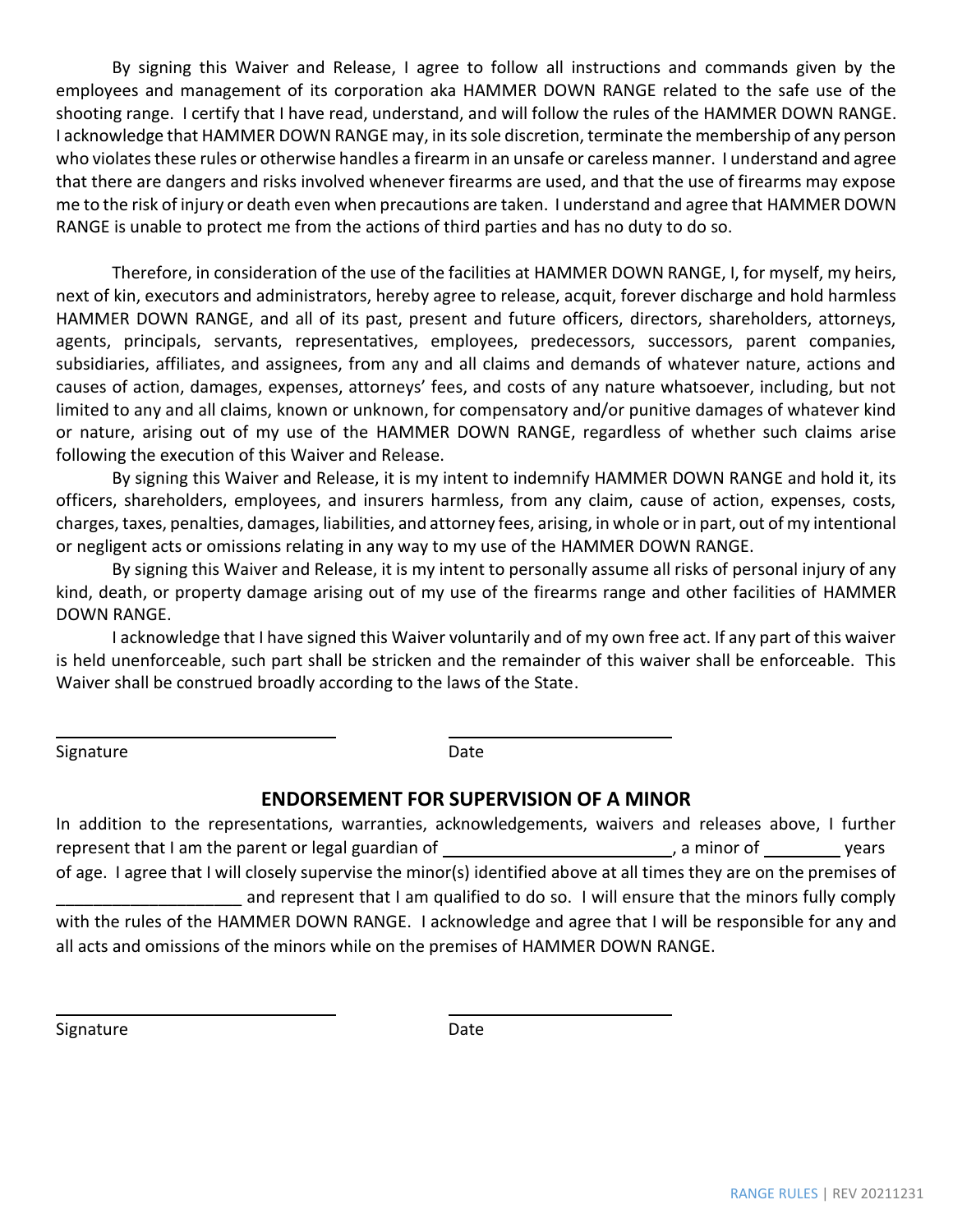# **HAMMER DOWN RANGE RANGE RULES & REGULATIONS**

These rules are for your safety and the safety of those around you. Please ask if you have any questions.

## **1. ENTERING THE RANGE**

- 1. Holders of a valid CCW permit may carry a concealed weapon into HAMMER DOWN RANGE but it must remain **HOLSTERED**.
- 2. All firearms not concealed and holstered on your person must remain **HOLSTERED**.
- 3. All firearms not concealed must be brought into the range/retail area with a **CHAMBER FLAG or in an appropriate case**.
- 4. All magazines shall be unloaded if not in case.
- 5. HAMMER DOWN RANGE reserves the right to inspect all guns and ammunition for cleanliness, workability and safety before entering the range.
- 6. Targets are available for sale. Patrons may bring with them and use commercially available targets purchased elsewhere. No home-made targets, impromptu targets, e.g., paper plates, may be used.

# **2. FIRING CUBICAL RULES.**

- 1. No magazines even if **UNLOADED** shall be inserted into any firearm until the shooter has entered the cubical.
- 2. No Ammunition to be inserted into a firearm outside the **GATED AREA**.
- 3. **NO RELOADING WHATSOEVER OUTSIDE THE GATED AREA**.
- 4. Obey the instructions of HAMMER DOWN RANGE staff at all times.
- 5. All persons utilizing the range are required to receive, understand and sign the rules, regulations and waiver release of liability notice.
- 6. Appropriate dress is required at all times. (**No Open Toed Shoes**)
- 7. Any person found to be shooting while impaired by alcohol or drugs, even prescribed or overthe-counter drugs will be ejected from HAMMER DOWN RANGE and their membership revoked.
- 8. No person under (**7)** is permitted in the shooting range. Any person from the age of (**7**) and under the age of (**18**) must be accompanied by a parent or legal guardian. This adult shall act as a coach, and MUST remain with the shooter(s) at all times in the range.
- 9. **No food, drink, or tobacco, vapor products** (including any other electronic products) is allowed on the range.
- 10. Eye protection (clear, yellow, pink, blue lens) must be worn before entering the range.
- 11. Hearing protection must be worn before entering the range.
- 12. Only one gun per lane may be **loaded** at any time, regardless if the weapon has an external safety, but you are permitted to have more than one of your firearms uncased in the cubical.
- 13. **NO ONE** is permitted forward of the RED LINE (Firing Line).
- 14. **NO FIREARMS ARE TO BE LOADED OUTSIDE THE CUBICAL**.
- 15. The muzzle of the weapon must be pointed down range at all times.
- 16. No rapid firing or firing from the hip or holster, you may use a bag or stand for rifles.
- 17. No holster draws and fire practice is permitted.
- 18. High caliber rifle targets must be set at full distance.
- 19. Keep your finger outside the trigger guard until you are ready to fire.
- 20. Shoot only at the target in the lane assigned to you. Do not change lanes without permission. All shots must be fired so as to strike the backstop.